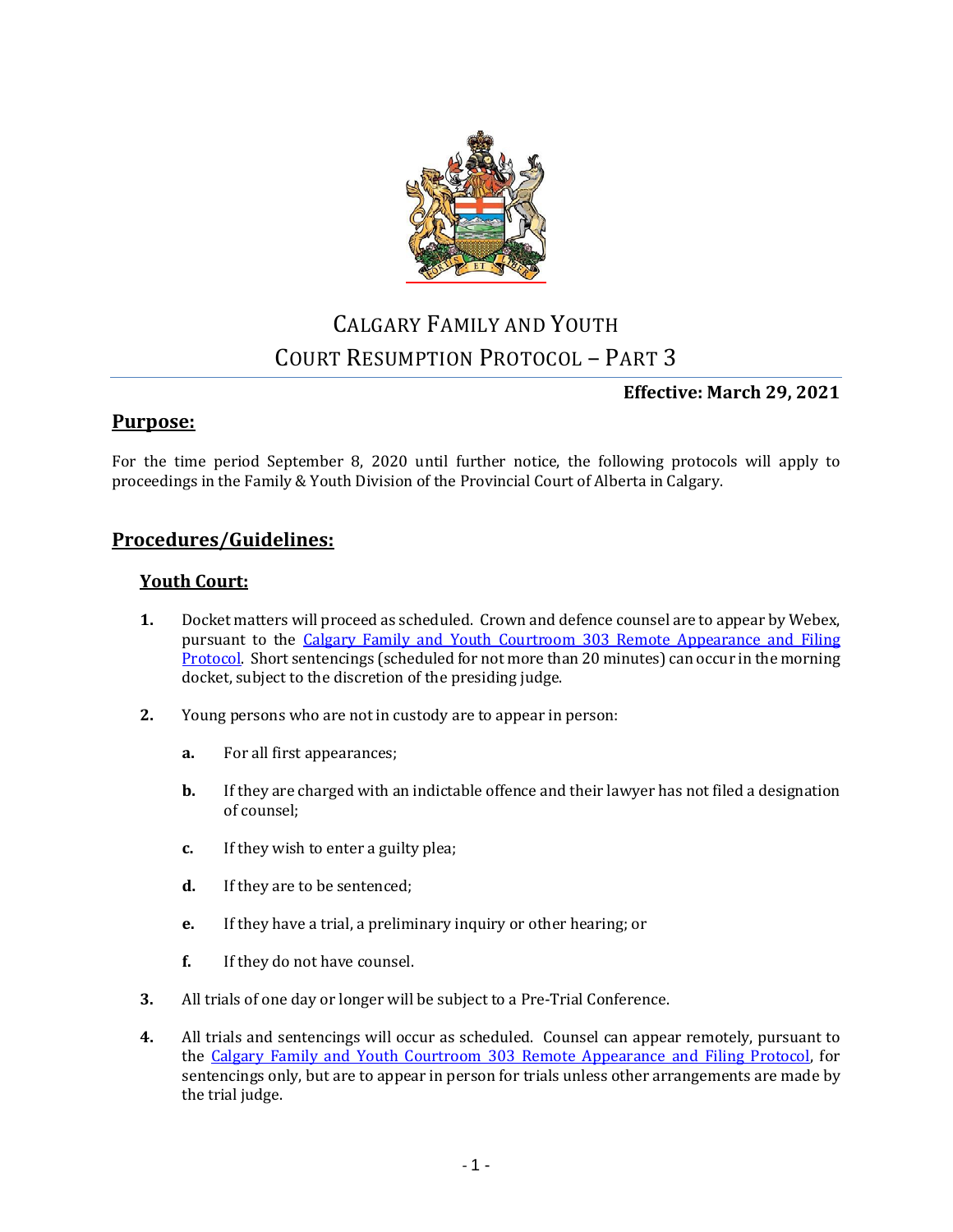- **5.** Young persons who are in custody are to appear by CCTV for all docket and sentencing matters. For trials, the young person is to appear in person.
- **6.** All Bring Forwards will utilize the pre-existing Bring Forward process.
- **7.** Trials are to be scheduled according to the [Calgary Family & Youth Multi-Day Trial Booking](https://albertacourts.ca/docs/default-source/pc/calgary-f-y-multi-day-trial-booking-protocol.pdf?sfvrsn=b2e76d83_2)  [Protocol.](https://albertacourts.ca/docs/default-source/pc/calgary-f-y-multi-day-trial-booking-protocol.pdf?sfvrsn=b2e76d83_2)

#### **Child Protection:**

- **1.** All *CYFEA* apprehension applications are to occur by telephone.
- **2.** Initial Custody Hearings are to occur as scheduled with in-person attendance by counsel, witnesses and parties unless otherwise directed by the presiding judge.
- **3.** Docket matters in Courtroom 1205 are to occur by videoconference. Under exceptional circumstances, the presiding judge can require or permit personal attendance of parties or counsel. Members of the Children's Services Court Team can appear in person, as can Duty Counsel.
- **4.** Case Conferences, pursuant to Calgary Family & Youth [Practice Directive #6,](https://www.albertacourts.ca/docs/default-source/pc/practice-directive-6-proceedings-in-child-welfare-matters-after-apprehension.pdf?sfvrsn=c9d38580_6) are to occur by videoconference.
- **5.** Pre-Trial Conferences will occur by teleconference, usually either at 1:00 p.m. or 1:30 p.m., and are conducted by the trial judge in Chambers, but will be on the record.
- **6.** Trials are to occur as scheduled and, unless otherwise directed, are to be conducted in person.
- **7.** Any Judicial Dispute Resolutions that were scheduled prior to Practice Directive #6 are to occur virtually pursuant to the [Calgary Family & Youth Virtual Judicial Dispute Resolution \(VJDR\)](https://albertacourts.ca/docs/default-source/pc/calgary-f-y-virtual-judicial-dispute-resolution.pdf?sfvrsn=23b49380_7)  [Protocol.](https://albertacourts.ca/docs/default-source/pc/calgary-f-y-virtual-judicial-dispute-resolution.pdf?sfvrsn=23b49380_7)
- **8.** All *PSECA*, *PChAD* and Secure Services Applications and Renewals are to occur in person, with the exception of youth in a secure facility, who will appear either by videoconference or by telephone. Under exceptional circumstances, the judge may permit the application to be made by telephone or by videoconference.
- **9.** Trials are to be scheduled according to the Calgary Family & Youth Multi-Day Trial Booking [Protocol.](https://albertacourts.ca/docs/default-source/pc/calgary-f-y-multi-day-trial-booking-protocol.pdf?sfvrsn=b2e76d83_2)

## **Family Law:**

- **1.** Applications for Emergency Protection Orders (EPOs) are to occur with the applicant being in person. Under exceptional circumstances, the applicant may appear by telephone subject to the discretion of the presiding judge. EPO Duty Counsel may appear by telephone or in person.
- **2.** Applications for Mental Health Warrants are to be in person.
- **3.** For all docket matters scheduled in Courtroom 1208, parties are to appear either by videoconference or by telephone. If counsel wish to appear by Webex, they are to follow the Notice to the Law Society regarding Counsel Appearing by Cisco's Webex, dated May 21, 2020.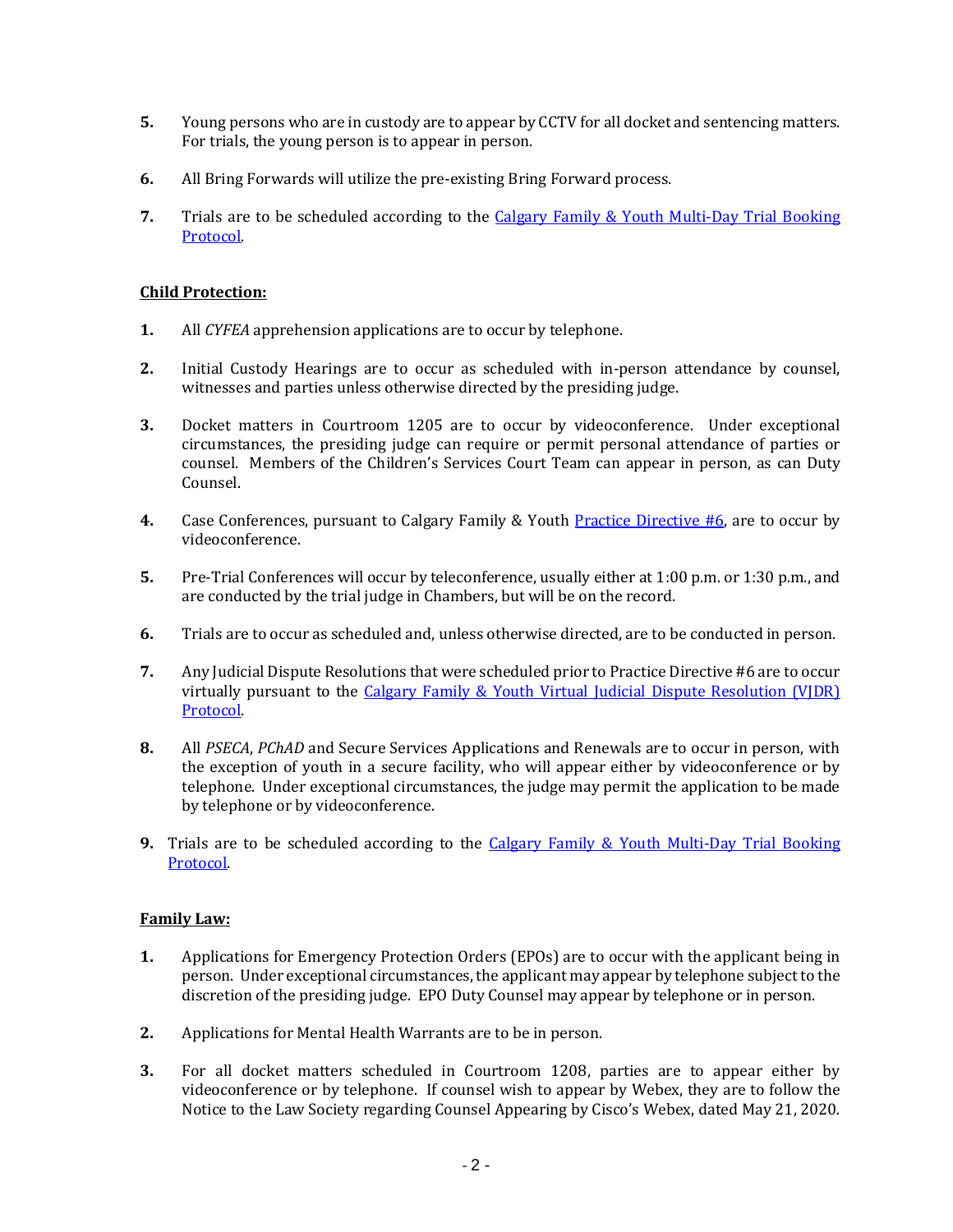If there is a self-represented litigant on the file, counsel is to provide the Court with that party's telephone number on the day of the court appearance. The Court will then phone that party from the courtroom.

- **4.** If self-represented parties have not been contacted by the Clerks' Office to obtain up-to-date contact information, self-represented parties are to provide the Court with their up-to-date<br>telephone number, file number and first and last name email to telephone number, file number and first and last name email to [pcfamilyfiling.calgary@csadm.just.gov.ab.ca](file://CJUDBCC_CNSJF2_SERVER/CNSJF2/PC/COMMON/CALGARY/F&Y/Assistants%20Shared/Emergency%20Planning/COVID-19/FCC%20Process/pcfamilyfiling.calgary@csadm.just.gov.ab.ca) at least 2 business days in advance of the appearance. The Court will phone parties from the courtroom. Parties must be available by phone the half day their matter is scheduled. Please be patient, the Court cannot hear every matter at 9:30 (or 2:00 p.m. if your matter is scheduled to be heard in the afternoon), but the Court will contact you as soon as possible.
- **5.** Should a party not appear by telephone or Webex when the Court calls, the presiding Judge may make an order in that party's absence. If neither party appears, the presiding Judge may dismiss the application. While the presiding Judge may adjourn the matter, non-attendance will generally result in either an order being made or the matter being dismissed.
- **6.** Should a party wish to adjourn their matter and it is not consented to by all parties, they are to contact the Clerk's Office at least 5 working days in advance with notice to all other parties in the application with a written request. This adjournment application must be sent by email to: [pcfamilyfiling.calgary@csadm.just.gov.ab.ca.](file://CJUDBCC_CNSJF2_SERVER/CNSJF2/PC/COMMON/CALGARY/F&Y/Assistants%20Shared/Emergency%20Planning/COVID-19/FCC%20Process/pcfamilyfiling.calgary@csadm.just.gov.ab.ca) The adjournment request will be reviewed by a Judge who may or may not grant the adjournment request. For adjournments where all parties consent to the adjournment, the pre-pandemic procedure shall apply.
- **7.** When parties appear in Docket Court, the matter will be assigned by the presiding Judge:
	- **a.** to a short hearing (no more than 15 minutes in total), which is to be held later on that day or as soon thereafter as practical**.** As a result, parties must be prepared to proceed with determination of their matter on the scheduled day. The time limit is 15 minutes (5 minutes per party and decision);
	- **b.** to a JDR;
	- **c.** to a Binding JDR by agreement;
	- **d.** to a long hearing (one hour) on affidavit evidence; or
	- **e.** to a trial, expedited (affidavit evidence only) or traditional (viva voce evidence). Any trial requiring more than 3 days requires leave of the ACJ or designate to be booked.

The goal is to move parties through docket court and into a resolution process as quickly as possible. **The timelines set out in this Notice will be strictly enforced by the Court. Counsel are to meet in advance so they can advise which one of the five options they have chosen**.

#### **Virtual Judicial Dispute Resolutions:**

**8.** Pursuant to the Provincial Court's Pandemic Plan and until further notice, Calgary Family & Youth Division will be conducting Judicial Dispute Resolutions (JDRs) virtually. They will be booked through the Trial Coordinator in accordance with the [Calgary Family & Youth Virtual](https://albertacourts.ca/docs/default-source/pc/calgary-f-y-virtual-judicial-dispute-resolution.pdf?sfvrsn=23b49380_7)